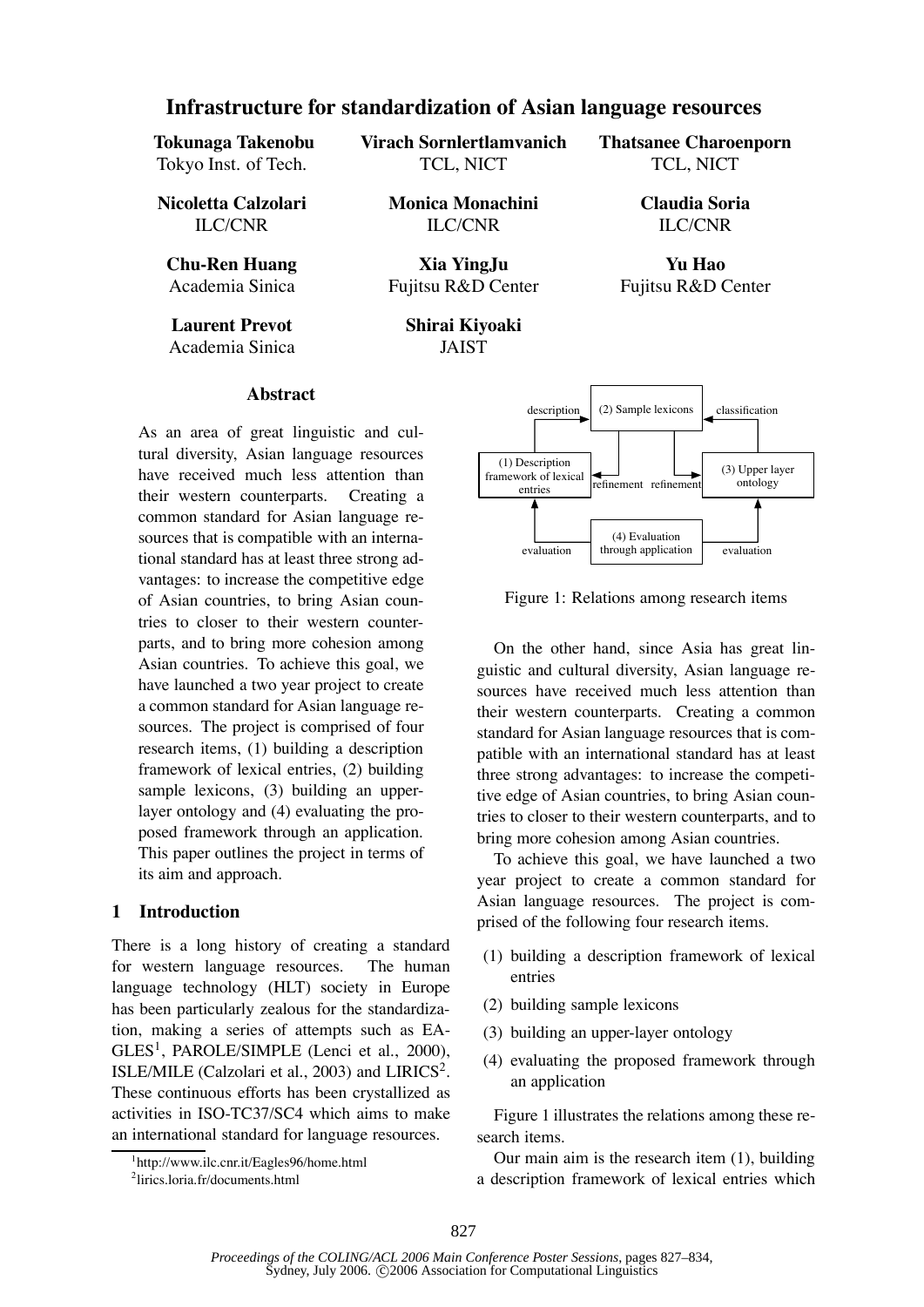fits with as many Asian languages as possible, and contributing to the ISO-TC37/SC4 activities. As a starting point, we employ an existing description framework, the MILE framework (Bertagna et al., 2004a), to describe several lexical entries of several Asian languages. Through building sample lexicons (research item (2)), we will find problems of the existing framework, and extend it so as to fit with Asian languages. In this extension, we need to be careful in keeping consistency with the existing framework. We start with Chinese, Japanese and Thai as target Asian languages and plan to expand the coverage of languages. The research items (2) and (3) also comprise the similar feedback loop. Through building sample lexicons, we refine an upper-layer ontology. An application built in the research item (4) is dedicated to evaluating the proposed framework. We plan to build an information retrieval system using a lexicon built by extending the sample lexicon.

In what follows, section 2 briefly reviews the MILE framework which is a basis of our description framework. Since the MILE framework is originally designed for European languages, it does not always fit with Asian languages. We exemplify some of the problems in section 3 and suggest some directions to solve them. We expect that further problems will come into clear view through building sample lexicons. Section 4 describes a criteria to choose lexical entries in sample lexicons. Section 5 describes an approach to build an upper-layer ontology which can be sharable among languages. Section 6 describes an application through which we evaluate the proposed framework.

# **2 The MILE framework for interoperability of lexicons**

The ISLE (International Standards for Language Engineering) Computational Lexicon Working Group has consensually defined the MILE (Multilingual ISLE Lexical Entry) as a standardized infrastructure to develop multilingual lexical resources for HLT applications, with particular attention to Machine Translation (MT) and Crosslingual Information Retrieval (CLIR) application systems.

The MILE is a general architecture devised for the encoding of multilingual lexical information, a meta-entry acting as a common representational layer for multilingual lexicons, by allowing integration and interoperability between different monolingual lexicons<sup>3</sup>.

This formal and standardized framework to encode MILE-conformant lexical entries is provided to lexicon and application developers by the overall MILE Lexical Model (MLM). As concerns the horizontal organization, the MLM consists of two independent, but interlinked primary components, the monolingual and the multilingual modules. The monolingual component, on the vertical dimension, is organized over three different representational layers which allow to describe different dimensions of lexical entries, namely the morphological, syntactic and semantic layers. Moreover, an intermediate module allows to define mechanisms of linkage and mapping between the syntactic and semantic layers. Within each layer, a basic linguistic information unit is identified; basic units are separated but still interlinked each other across the different layers.

Within each of the MLM layers, different types of lexical object are distinguished :

- *•* the MILE Lexical Classes (MLC) represent the main building blocks which formalize the basic lexical notions. They can be seen as a set of structural elements organized in a layered fashion: they constitute an ontology of lexical objects as an abstraction over different lexical models and architectures. These elements are the backbone of the structural model. In the MLM a definition of the classes is provided together with their attributes and the way they relate to each other. Classes represent notions like InflectionalParadigm, SyntacticFunction, SyntacticPhrase, Predicate, Argument,
- the MILE Data Categories (MDC) which constitute the attributes and values to adorn the structural classes and allow concrete entries to be instantiated. MDC can belong to a shared repository or be user-defined. "NP" and "VP" are data category instances of the class SyntacticPhrase, whereas and "subj" and "obj" are data category instances of the class SyntacticFunction.
- *•* lexical operations, which are special lexical entities allowing the user to define multilin-

<sup>&</sup>lt;sup>3</sup>MILE is based on the experience derived from existing computational lexicons (e.g. LE-PAROLE, SIMPLE, EuroWordNet, etc.).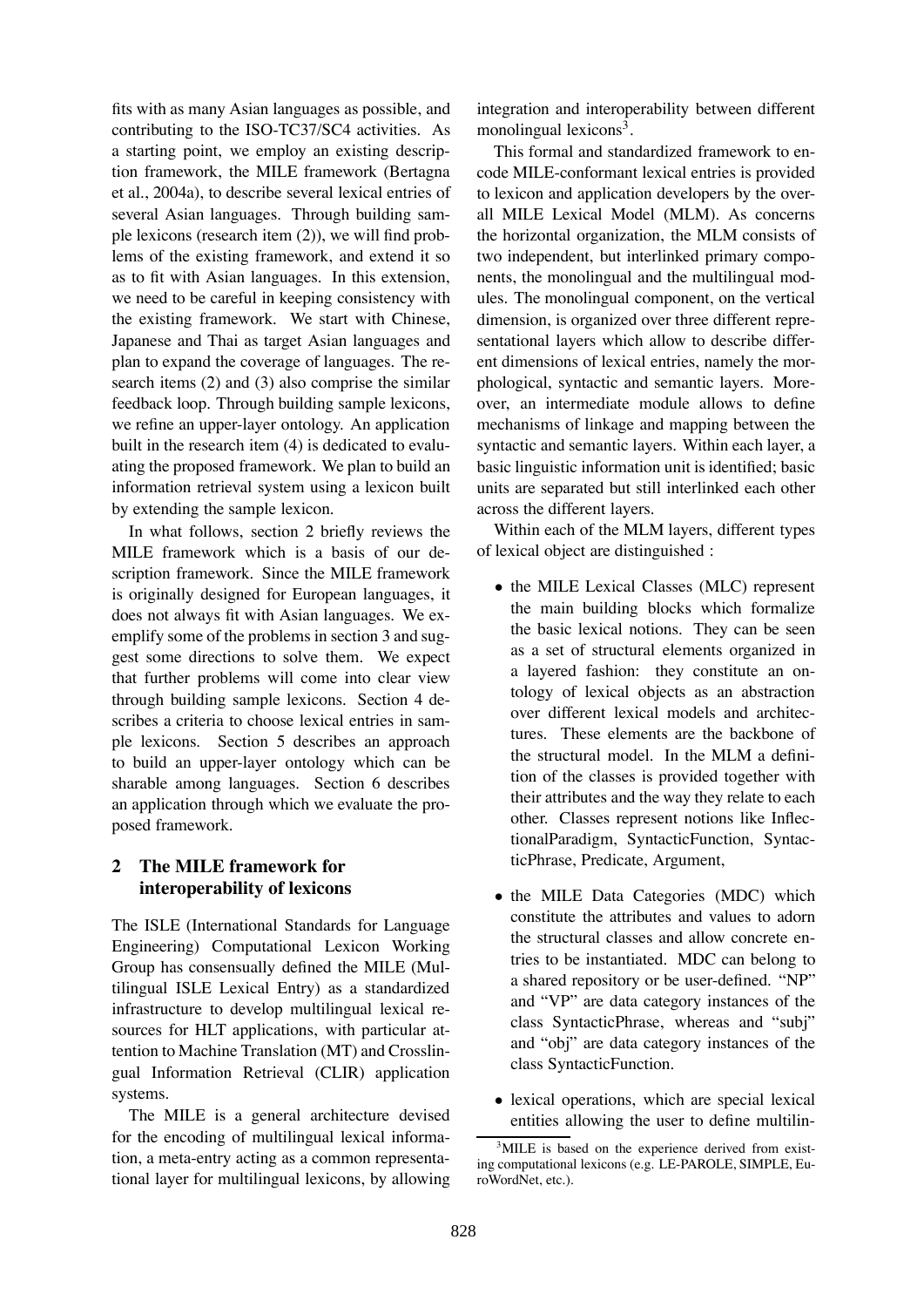gual conditions and perform operations on lexical entries.

Originally, in order to meet expectations placed upon lexicons as critical resources for content processing in the Semantic Web, the MILE syntactic and semantic lexical objects have been formalized in RDF(S), thus providing a web-based means to implement the MILE architecture and allowing for encoding individual lexical entries as instances of the model (Ide et al., 2003; Bertagna et al., 2004b). In the framework of our project, by situating our work in the context of W3C standards and relying on standardized technologies underlying this community, the original RDF schema for ISLE lexical entries has been made compliant to OWL. The whole data model has been formalized in OWL by using Protégé 3.2 beta and has been extended to cover the morphological component as well (see Figure 2). Protégé 3.2 beta has been also used as a tool to instantiate the lexical entries of our sample monolingual lexicons, thus ensuring adherence to the model, encoding coherence and inter- and intra-lexicon consistency.

# **3 Existing problems with the MILE framework for Asian languages**

In this section, we will explain some problematic phenomena of Asian languages and discuss possible extensions of the MILE framework to solve them.

**Inflection** The MILE provides the powerful framework to describe the information about inflection. **InflectedForm** class is devoted to describe inflected forms of a word, while **InflectionalParadigm** to define general inflection rules. However, there is no inflection in several Asian languages, such as Chinese and Thai. For these languages, we do not use the Inflected Form and Inflectional Paradigm.

**Classifier** Many Asian languages, such as Japanese, Chinese, Thai and Korean, do not distinguish singularity and plurality of nouns, but use classifiers to denote the number of objects. The followings are examples of classifiers of Japanese.

- *• inu* (dog) (two) (CL) *ni hiki ···* two dogs
- *• hon* (book) (five) (CL) *go satsu ···* five books

"CL" stands for a classifier. They always follow cardinal numbers in Japanese. Note that different classifiers are used for different nouns. In the above examples, classifier "*hiki*" is used to count noun "*inu* (dog)", while "*satsu*" for "*hon* (book)". The classifier is determined based on the semantic type of the noun.

In the Thai language, classifiers are used in various situations (Sornlertlamvanich et al., 1994). The classifier plays an important role in construction with noun to express ordinal, pronoun, for instance. The classifier phrase is syntactically generated according to a specific pattern. Here are some usages of classifiers and their syntactic patterns.

- *•* Enumeration (Noun/Verb)-(cardinal number)-(CL) e.g. *nakrian 3 khon ···* three students (student) (CL)
- *•* Ordinal (Noun)-(CL)-/thi:/-(cardinal number) e.g. *kaew bai thi: 4 ···* the 4th glass (glass) (CL) (4th)
- *•* Determination (Noun)-(CL)-(Determiner) e.g. *kruangkhidlek kruang nii* (calculator) (CL) (this) *···* this calculator

Classifiers could be dealt as a class of the partof-speech. However, since classifiers depend on the semantic type of nouns, we need to refer to semantic features in the morphological layer, and vice versa. Some mechanism to link between features beyond layers needs to be introduced into the current MILE framework.

**Orthographic variants** Many Chinese words have orthographic variants. For instance, the concept of rising can be represented by either character variants of sheng1: 升 or 昇. However, the free variants become non-free in certain compound forms. For instance, only  $H$  allowed for  $\triangle$ 升 'liter', and only 昇 is allowed for 昇華 'to sublime'. The interaction of lemmas and orthographic variations is not yet represented in MILE.

**Reduplication as a derivational process** In some Asian languages, reduplication of words derives another word, and the derived word often has a different part-of-speech. Here are some examples of reduplication in Chinese. Man4 慢 'to be slow' is a state verb, while a reduplicated form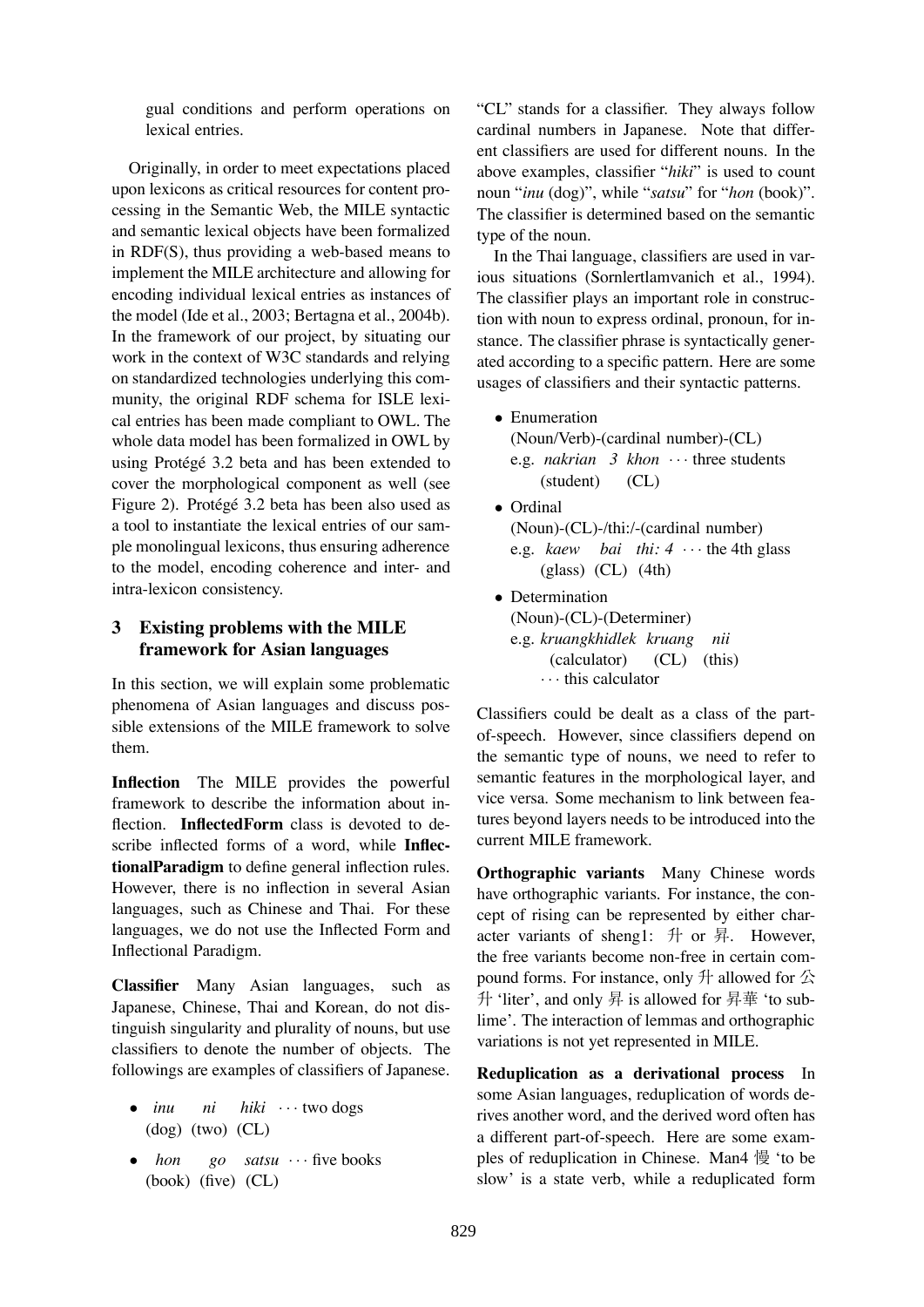

Figure 2: Formalization of the morphological layer and excerpt of a sample RDF instantiation

man4-man4 慢慢 is an adverb. Another example of reduplication involves verbal aspect. Kan4 看 'to look' is an activity verb, while the reduplicative form kan4-kan4 看看, refers to the tentative aspect, introducing either stage-like sub-division or the event or tentativeness of the action of the agent. This morphological process is not provided for in the current MILE standard.

There are also various usages of reduplication in Thai. Some words reduplicate themselves to add a specific aspect to the original meaning. The reduplication can be grouped into 3 types according to the tonal sound change of the original word.

- Word reduplication without sound change
	- e.g. /dek-dek/ *···* (N) children, (ADV) childishly, (ADJ) childish /sa:w-sa:w/ *···* (N) women
- Word reduplication with high tone on the first word
	- e.g. /dam4-dam/ *···* (ADJ) extremely black /bo:i4-bo:i/ *···* (ADV) really often
- *•* Triple word reduplication with high tone on the second word
	- e.g. /dern-dern4-dern/ *··* (V) intensively walk /norn-norn4-norn/*··*(V) intensively sleep

In fact, only the reduplication of the same sound is accepted in the written text, and a special symbol, namely /mai-yamok/ is attached to the original word to represent the reduplication. The reduplication occurs in many parts-of-speech, such as noun, verb, adverb, classifier, adjective, preposition. Furthermore, various aspects can be added

to the original meaning of the word by reduplication, such as pluralization, emphasis, generalization, and so on. These aspects should be instantiated as features.

**Change of parts-of-speech by affixes** Affixes change parts-of-speech of words in Thai (Charoenporn et al., 1997). There are three prefixes changing the part-of-speech of the original word, namely /ka:n/, /khwa:m/, /ya:ng/. They are used in the following cases.

*•* Nominalization

/ka:n/ is used to prefix an action verb and /khwa:m/ is used to prefix a state verb in nominalization such as /ka:n-tham-nga:n/ (working), /khwa:m-suk/ (happiness).

*•* Adverbialization An adverb can be derived by using /ya:ng/ to

prefix a state verb such as /ya:ng-di:/ (well).

Note that these prefixes are also words, and form multi-word expressions with the original word. This phenomenon is similar to derivation which is not handled in the current MILE framework. Derivation is traditionally considered as a different phenomenon from inflection, and current MILE focuses on inflection. The MILE framework is already being extended to treat such linguistic phenomenon, since it is important to European languages as well. It would be handled in either the morphological layer or syntactic layer.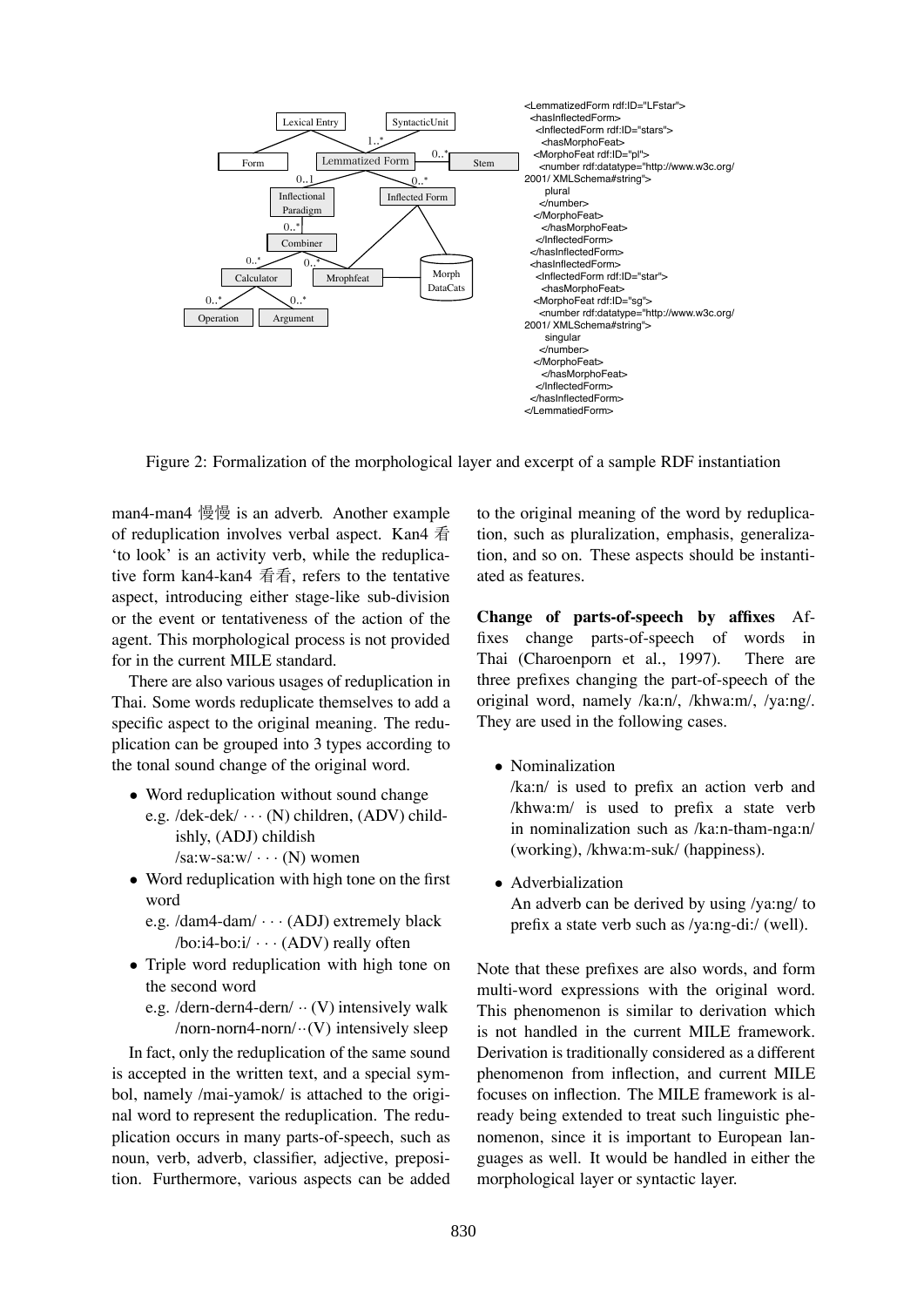**Function Type** Function types of predicates (verbs, adjectives etc.) might be handled in a partially different way for Japanese. In the syntactic layer of the MILE framework, **Function-Type** class is prepared to denote subcategorization frames of predicates, and they have function types such as "subj" and "obj". For example, the verb "eat" has two **FunctionType** data categories of "subj" and "obj". Function types basically stand for positions of case filler nouns. In Japanese, cases are usually marked by postpositions and case filler positions themselves do not provide much information on case marking. For example, both of the following sentences mean the same, "She eats a pizza."

- *• kanojo* (she) *ga* (NOM) (pizza) (ACC) *piza wo taberu* (eat)
- *• piza* (pizza) (ACC) (she) (NOM) *wo kanojo ga taberu* (eat)

"*Ga*" and "*wo*" are postpositions which mark nominative and accusative cases respectively. Note that two case filler nouns "she" and "pizza" can be exchanged. That is, the number of slots is important, but their order is not.

For Japanese, we might use the set of postpositions as values of **FunctionType** instead of conventional function types such as "subj" and "obj". It might be an user defined data category or language dependent data category. Furthermore, it is preferable to prepare the mapping between Japanese postpositions and conventional function types. This is interesting because it seems more a terminological difference, but the model can be applied also to Japanese.

## **4 Building sample lexicons**

## **4.1 Swadesh list and basic lexicon**

The issue involved in defining a basic lexicon for a given language is more complicated than one may think (Zhang et al., 2004). The naive approach of simply taking the most frequent words in a language is flawed in many ways. First, all frequency counts are corpus-based and hence inherit the bias of corpus sampling. For instance, since it is easier to sample written formal texts, words used predominantly in informal contexts are usually underrepresented. Second, frequency of content words is topic-dependent and may vary from corpus to corpus. Last, and most crucially, frequency of a word does not correlate to its conceptual necessity,

which should be an important, if not only, criteria for core lexicon. The definition of a cross-lingual basic lexicon is even more complicated. The first issue involves determination of cross-lingual lexical equivalencies. That is, how to determine that word *a* (and not *a'*) in language *A* really is word *b* in language *B*. The second issue involves the determination of what is a basic word in a multilingual context. In this case, not even the frequency offers an easy answer since lexical frequency may vary greatly among different languages. The third issue involves lexical gaps. That is, if there is a word that meets all criteria of being a basic word in language *A*, yet it does not exist in language *D* (though it may exist in languages *B*, and *C*). Is this word still qualified to be included in the multilingual basic lexicon?

It is clear not all the above issues can be unequivocally solved with the time frame of our project. Fortunately, there is an empirical core lexicon that we can adopt as a starting point. The Swadesh list was proposed by the historical linguist Morris Swadesh (Swadesh, 1952), and has been widely used by field and historical linguists for languages over the world. The Swadesh list was first proposed as lexico-statistical metrics. That is, these are words that can be reliably expected to occur in all historical languages and can be used as the metrics for quantifying language variations and language distance. The Swadesh list is also widely used by field linguists when they encounter a new language, since almost all of these terms can be expected to occur in any language. Note that the Swadesh list consists of terms that embody human direct experience, with culture-specific terms avoided. Swadesh started with a 215 items list, before cutting back to 200 items and then to 100 items. A standard list of 207 items is arrived at by unifying the 200 items list and the 100 items list. We take the 207 terms from the Swadesh list as the core of our basic lexicon. Inclusion of the Swadesh list also gives us the possibility of covering many Asian languages in which we do not have the resources to make a full and fully annotated lexicon. For some of these languages, a Swadesh lexicon for reference is provided by a collaborator.

## **4.2 Aligning multilingual lexical entries**

Since our goal is to build a multilingual sample lexicon, it is required to align words in several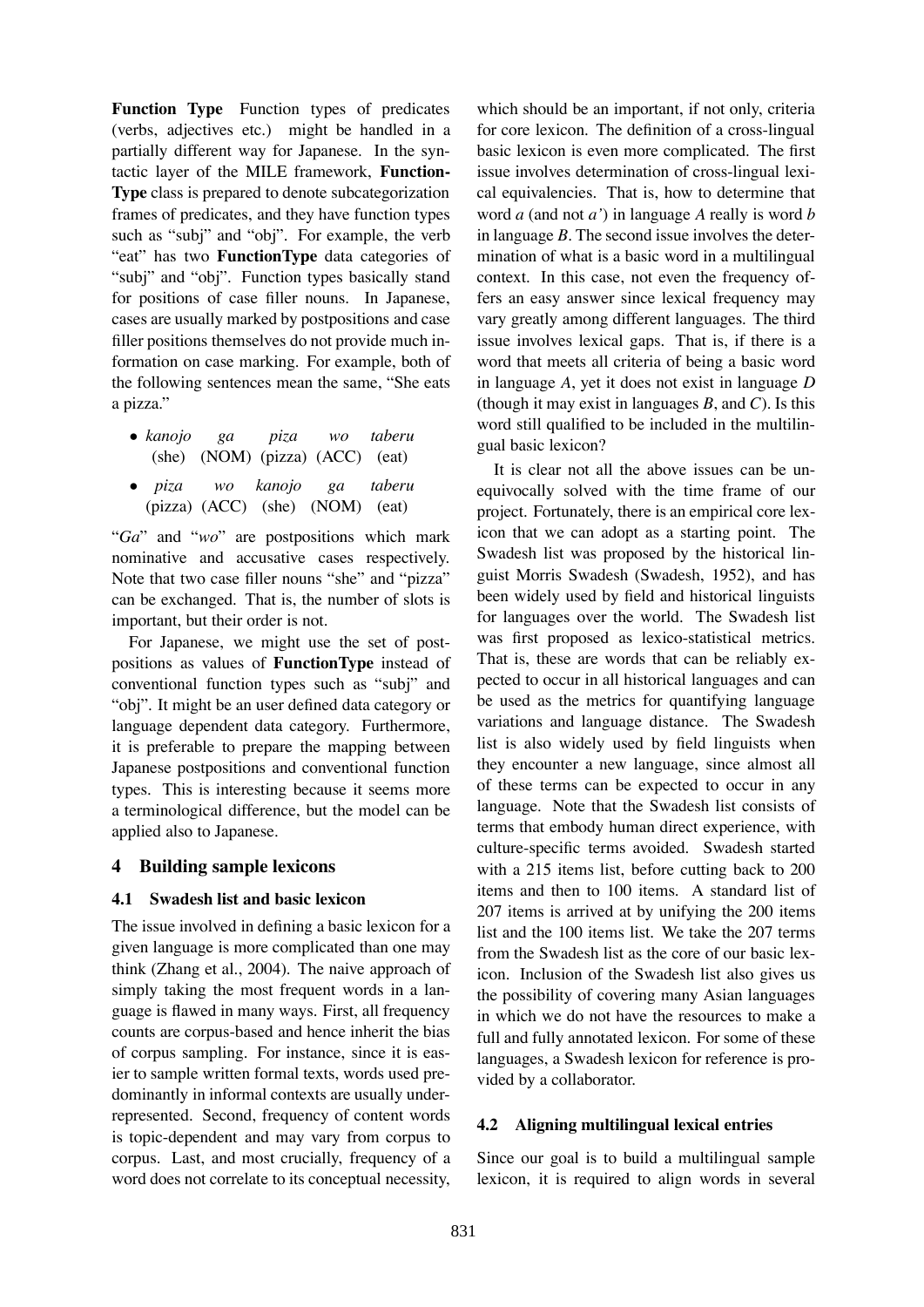Asian languages. In this subsection, we propose a simple method to align words in different languages. The basic idea for multilingual alignment is an intermediary by English. That is, first we prepare word pairs between English and other languages, then combine them together to make correspondence among words in several languages. The multilingual alignment method currently we consider is as follows:

1. Preparing the set of frequent words of each language

Suppose that  $\{Jw_i\}$ ,  $\{Cw_i\}$ ,  $\{Tw_i\}$  is the set of frequent words of Japanese, Chinese and Thai, respectively. Now we try to construct a multilingual lexicon for these three languages, however, our multilingual alignment method can be easily extended to handle more languages.

2. Obtaining English translations

A word  $Xw_i$  is translated into a set of English words  $EXw_{ij}$  by referring to the bilingual dictionary, where *X* denotes one of our languages, *J*, *C* or *T*. We can obtain mappings as in (1).

$$
Jw_1: EJw_{11}, EJw_{12}, \cdots
$$
  
\n
$$
Jw_2: EJw_{21}, EJw_{22}, \cdots
$$
  
\n
$$
\vdots
$$
  
\n
$$
Cw_1: ECw_{11}, ECw_{12}, \cdots
$$
  
\n
$$
Cw_2: ECw_{21}, ECw_{22}, \cdots
$$
  
\n
$$
\vdots
$$
  
\n
$$
Tw_1: ETw_{11}, ETw_{12}, \cdots
$$
  
\n
$$
Tw_2: ETw_{21}, ETw_{22}, \cdots
$$
  
\n
$$
\vdots
$$

Notice that this procedure is automatically done and ambiguities would be left at this stage.

3. Generating new mapping

From mappings in (1), a new mapping is generated by inverting the key. That is, in the new mapping, a key is an English word *Ew<sup>i</sup>* and a correspondence for each key is sets of translations *XEwij* for 3 languages, as shown in (2):

$$
Ew_1: (JEw_{11}, JEw_{12}, \cdots) \n(CEw_{11}, CEw_{12}, \cdots) \n(TEw_{11}, TEw_{12}, \cdots) \nEw_2: (JEw_{21}, JEw_{22}, \cdots) \n(CEw_{21}, CEw_{22}, \cdots) \n(TEw_{21}, TEw_{22}, \cdots)
$$
\n
$$
\vdots
$$

Notice that at this stage, correspondence between different languages is very loose, since they are aligned on the basis of sharing only a single English word.

#### 4. Refinement of alignment

Groups of English words are constructed by referring to the WordNet synset information. For example, suppose that  $Ew_i$  and  $Ew_j$  belong to the same synset  $S_k$ . We will make a new alignment by making an intersection of  ${XEw_i}$  and  ${XEw_i}$  as shown in (3).

$$
Ew_i : (JEw_{i1}, \cdots) (CEw_{i1}, \cdots) (TEw_{i1}, \cdots) \nEw_j : (JEw_{j1}, \cdots) (CEw_{j1}, \cdots) (TEw_{j1}, \cdots) \n\Downarrow \text{intersection} \nS_k : (JEw_{k1}', \cdots) (CEw_{k1}', \cdots) (TEw_{k1}', \cdots)
$$
\n(3)

In (3), the key is a synset  $S_k$ , which is supposed to be a conjunction of  $Ew_i$  and  $Ew_j$ , and the counterpart is the intersection of set of translations for each language. This operation would reduce the number of words of each language. That means, we can expect that the correspondence among words of different languages becomes more precise. This new word alignment based on a synset is a final result.

To evaluate the performance of this method, we conducted a preliminary experiment using the Swadesh list. Given the Swadesh list of Chinese, Italian, Japanese and Thai as a gold standard, we tried to replicate these lists from the English Swadesh list and bilingual dictionaries between English and these languages. In this experiment, we did not perform the refinement step with WordNet. From 207 words in the Swadesh list, we dropped 4 words ("at", "in", "with" and "and") due to their too many ambiguities in translation.

As a result, we obtained 181 word groups aligned across 5 languages (Chinese, English, Italian, Japanese and Thai) for 203 words. An aligned word group was judged "correct" when the words of each language include only words in the Swadesh list of that language. It was judged "partially correct" when the words of a language also include the words which are not in the Swadesh list. Based on the correct instances, we obtain 0.497 for precision and 0.443 for recall. These figures go up to 0.912 for precision and 0.813 for recall when based on the partially correct instances. This is quite a promising result.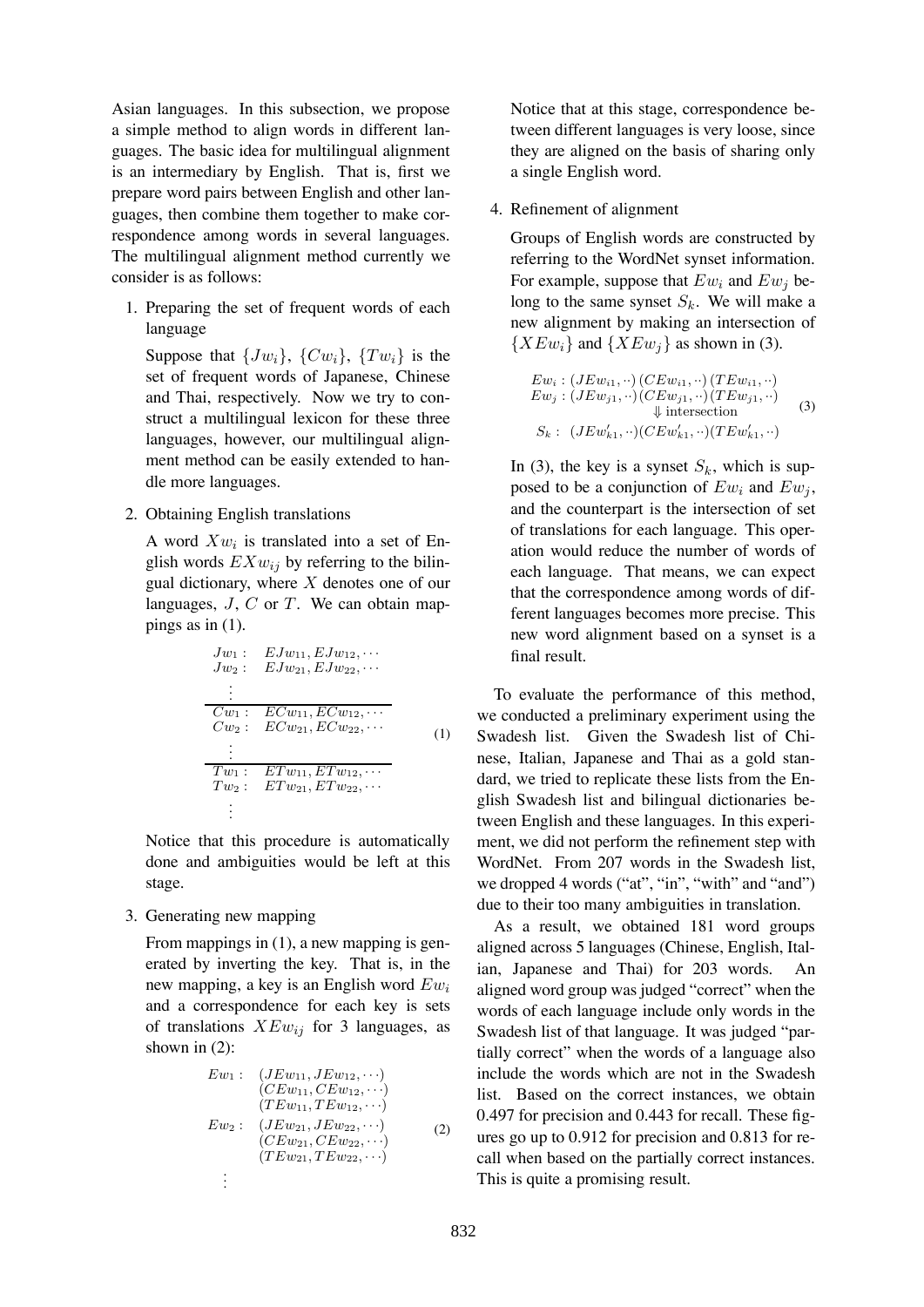#### **5 Upper-layer ontology**

The empirical success of the Swadesh list poses an interesting question that has not been explored before. That is, does the Swadesh list instantiates a shared, fundamental human conceptual structure? And if there is such as a structure, can we discover it?

In the project these fundamental issues are associated with our quest for cross-lingual interoperability. We must make sure that the items of the basic lexicon are given the same interpretation. One measure taken to ensure this consists in constructing an upper-ontology based on the basic lexicon. Our preliminary work of mapping the Swadesh list items to SUMO (Suggested Upper Merged Ontology) (Niles and Pease, 2001) has already been completed. We are in the process of mapping the list to DOLCE (Descriptive Ontology for Linguistic and Cognitive Engineering) (Masolo et al., 2003). After the initial mapping, we carry on the work to restructure the mapped nodes to form a genuine conceptual ontology based on the language universal basic lexical items. However one important observation that we have made so far is that the success of the Swadesh list is partly due to its underspecification and to the liberty it gives to compilers of the list in a new language. If this idea of underspecification is essential for basic lexicon for human languages, then we must resolve this apparent dilemma of specifying them in a formal ontology that requires fully specified categories. For the time being, genuine ambiguities resulted in the introduction of each disambiguated sense in the ontology. We are currently investigating another solution that allows the inclusion of underspecified elements in the ontology without threatening its coherence. More specifically we introduce a underspecified relation in the structure for linking the underspecified meaning to the different specified meaning. The specified meanings are included in the taxonomic hierarchy in a traditional manner, while a hierarchy of underspecified meanings can be derived thanks to the new relation. An underspecified node only inherits from the most specific common mother of its fully specified terms. Such distinction avoids the classical misuse of the subsumption relation for representing multiple meanings. This method does not reflect a dubious collapse of the linguistic and conceptual levels but the treatment of such underspecifications as truly conceptual. Moreover we



Figure 3: The system architecture

hope this proposal will provide a knowledge representation framework for the multilingual alignment method presented in the previous section.

Finally, our ontology will not only play the role of a structured interlingual index. It will also serve as a common conceptual base for lexical expansion, as well as for comparative studies of the lexical differences of different languages.

#### **6 Evaluation through an application**

To evaluate the proposed framework, we are building an information retrieval system. Figure 3 shows the system architecture.

A user can input a topic to retrieve the documents related to that topic. A topic can consist of keywords, website URL's and documents which describe the topic. From the topic information, the system builds a user interest model. The system then uses a search engine and a crawler to search for information related to this topic in WWW and stores the results in the local database. Generally, the search results include many noises. To filter out these noises, we build a query from the user interest model and then use this query to retrieve documents in the local database. Those documents similar to the query are considered as more related to the topic and the user's interest, and are returned to the user. When the user obtains these retrieval results, he can evaluate these documents and give the feedback to the system, which is used for the further refinement of the user interest model.

Language resources can contribute to improving the system performance in various ways. Query expansion is a well-known technique which expands user's query terms into a set of similar and related terms by referring to ontologies. Our system is based on the vector space model (VSM) and traditional query expansion can be applicable using the ontology.

There has been less research on using lexical in-